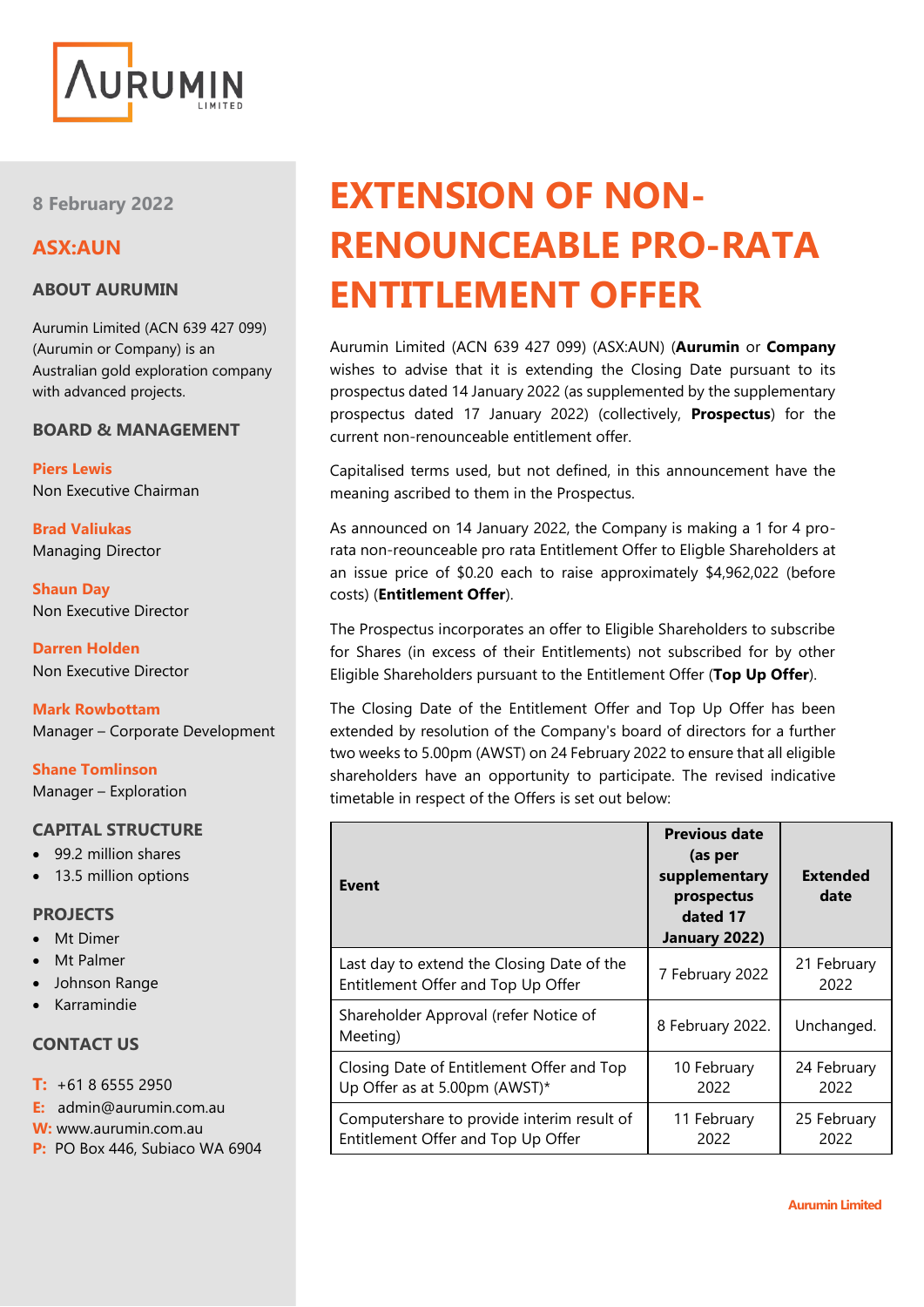

| Event                                                                                                                                                                                                                                           | Previous date (as<br>per<br>supplementary<br>prospectus dated<br><b>17 January 2022)</b> | <b>Extended date</b>             |
|-------------------------------------------------------------------------------------------------------------------------------------------------------------------------------------------------------------------------------------------------|------------------------------------------------------------------------------------------|----------------------------------|
| ASX and Underwriter notified of under subscriptions pursuant to<br>the Entitlement Offer and Top Up Offer                                                                                                                                       | 14 February 2022                                                                         | 28 February 2022                 |
| Underwriter subscribes for up to 10,000,000 Shortfall Shares<br>(comprising the shortfall of Shares remaining after the Closing<br>Date of the Entitlement Offer and Top Up Offer) under the<br>Underwriting Agreement (Settlement Date)        | 16 February 2022                                                                         | 2 March 2022                     |
| Issue Date and lodgement of Appendix 2A with ASX applying for<br>quotation of Shares subscribed for under the Entitlement Offer,<br>the Top Up Offer and Shortfall Shares subscribed for by the<br>Underwriter under the Underwriting Agreement | 17 February 2022                                                                         | 3 March 2022                     |
| Quotation of Securities issued under the Entitlement Offer, the<br>Top Up Offer and to the Underwriter under the Underwriting<br>Agreement*                                                                                                     | 18 February 2022                                                                         | 4 March 2022                     |
| <b>Issue of Underwriter Options</b>                                                                                                                                                                                                             | 27 February 2022                                                                         | 14 March 2022                    |
| Issue of Remaining Shortfall Shares                                                                                                                                                                                                             | By not later than 10<br>May 2022                                                         | By not later than 24<br>May 2022 |

The dates above are indicative only and subject to change without notice. The Company reserves the right, subject to the Corporations Act and the Listing Rules, to change any date including further extending the Closing Date of the Offer or withdrawing the Offer without notice. Any extension of the Closing Date will have a consequential effect on the issue date of Shares pursuant to the Entitlement Offer and Top Up Offer. Applicants under the Entitlement Offer and Top Up Offer are therefore encouraged to lodge their Entitlmeent Form as soon as possible if they wish to invest in the Company.

The Company also reserve the right not to proceed with any one or more of the Offers at any time before the issue of securities to Applicants. If any one or more of the Offers is cancelled or withdrawn before settlement, all Application Monies provided under the relevant Offer(s) will be refunded (without interest) as soon as possible in accordance with the requirements of the Corporations Act.

The Prospectus and Supplementary Prospectus were dispatched to Eligible shareholders on 27 January 2022. The Company wishes to remind Eligible Shareholders that they may access a copy of the Prospectus, along with their personalised Entitlement Form, by accessing: https://aunoffer.thereachagency.com.

#### **ENDS**